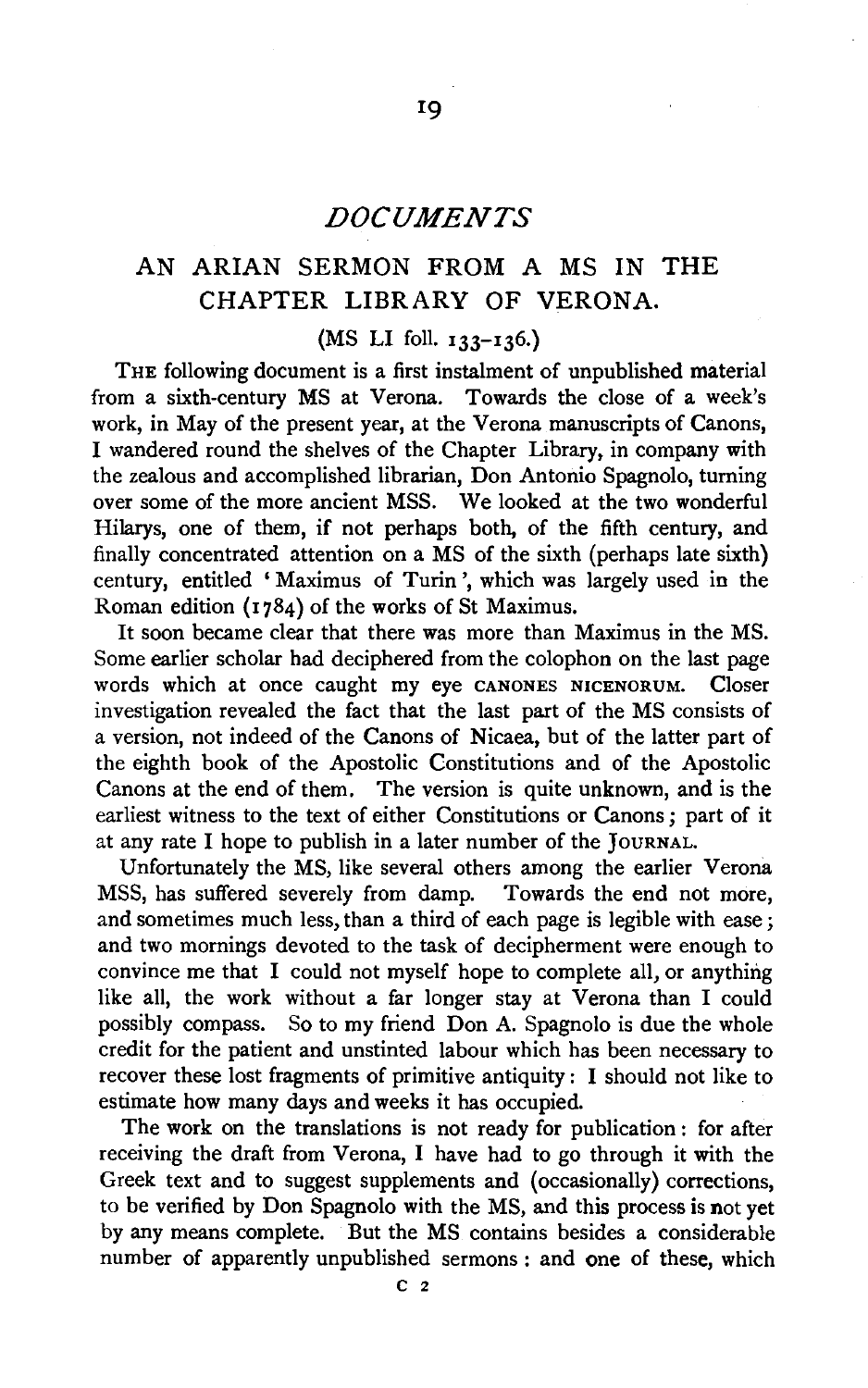stands by itself and reveals when examined very definite and individual characteristics, is now put before the readers of the JoURNAL as a specimen of what the MS has to give.

No one can read through this document without seeing at once that it is Arian; for the ' heretics' to the preacher are those who say that 'the Father and the Son are equal' (2. 4, 6. r7), and 'how can the begotten be equal to the Unbegotten, the visible to the Invisible, the servant to his Master, the suppliant and advocate to his Superior?' And the Arian literature that has come down to us in perfect state is scanty indeed. For Latin Arianism we have the Sermons and the bit of Commentary on St Luke found by Mai at Milan ; the notes appended to the Acts of the Council of Aquileia in the Chartres MS of Hilary, now Paris lat. 8907 ; the Arian Sermon printed in St Augustine's works vol. viii, and the long quotations from Maximin in the same volume ; and of course the *Opus imperfectum in Mattheum* of pseudo-Chrysostom. Brief as it is, our Sermon is a welcome addition.

But the sermon is not only Arian; it is, if I guess rightly, Arian of the earliest and most successful period of Latin Arianism, between 350 and 400, or even between 350 and 380.

(i) The MS which contains it was only written in the sixth century, perhaps at the end of the sixth century; but it is quite certain that a scribe of the Latin Church at Verona at that date-and most if not all of the early Verona MSS were written at and for Verona, not collected later from elsewhere-would not willingly have inserted an Arian sermon of the day. He has blindly copied what he found in some earlier, perhaps already ancient, MS.

(ii) I somewhat doubt if 'heretic' would have been used to denote the Catholics at a time when the Italian Church, and (so far as it still counted) the Roman Empire behind it, were committed to the Catholic side. Indeed one would doubt how far, apart from a Court chaplain or two, there was any Latin-speaking Arianism in Italy in the sixth century.

(iii) The particular *nuance* of Catholic theology against which the preacher inveighs, suggests a very early stage in the developement of the controversy. The 'heretics' not only assert that Father and Son are equal, but that 'Father and Son and Holy Spirit are one person' (2. 2: 'unus,' not 'unum'); and again they disprove the inferiority of the Son by His session at the right hand of the Father, seeing that 'He who is at the right hand is the greater ' ' qui est in dexteram, ipse est maior'  $(3, 9, 4, 16)$ . Of these two formulae the former is more or less Sabellian, and suggests the generation when the orthodox opposition to Arianism was compromised by the doctrinal excesses of Marcellus and Apollinaris : while the use of the latter in the Catholic interest